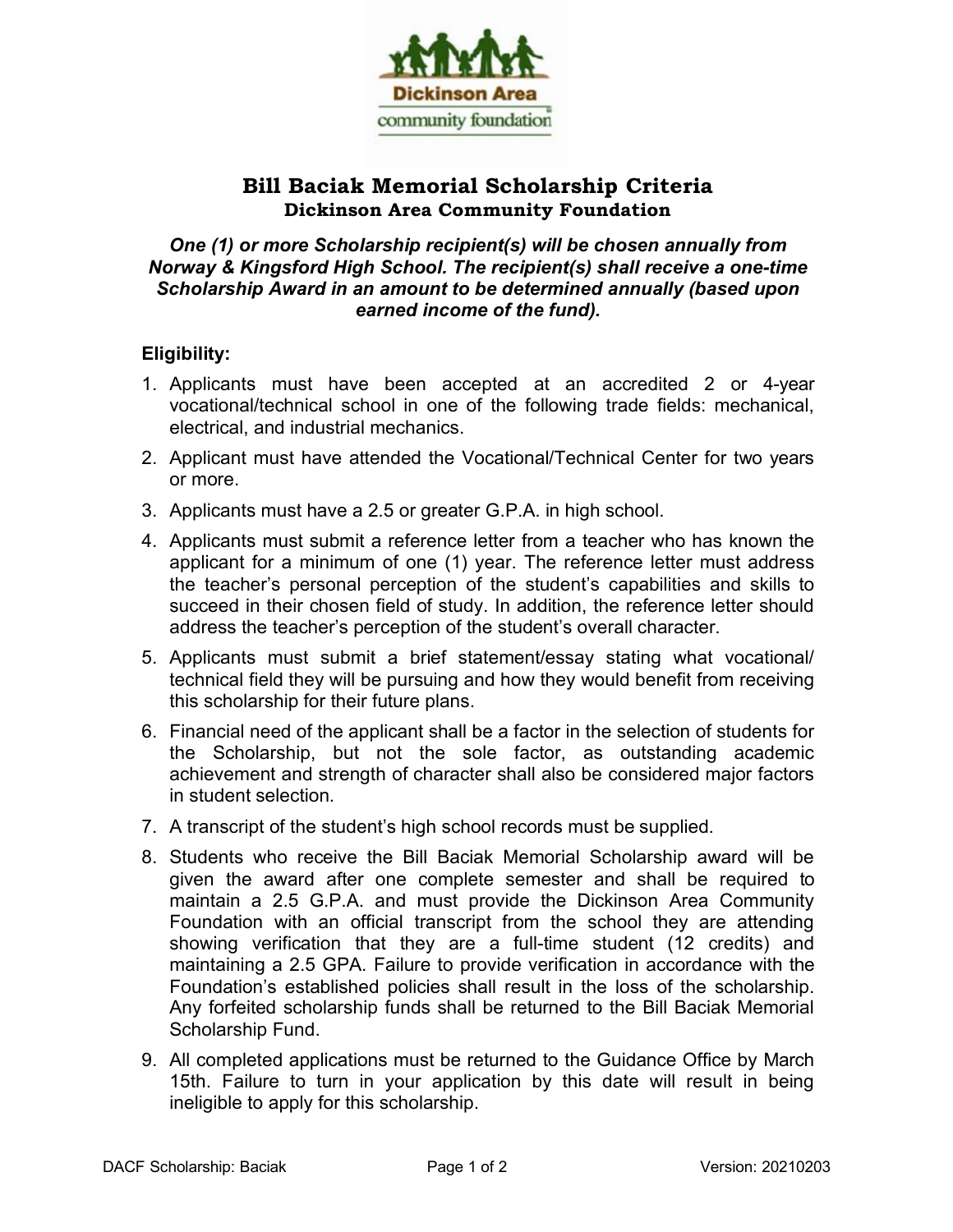

#### **Addendum:**

A scholarship award may be revoked by the Board of Trustees because of:

- Criminal or anti-social conduct of recipient.
- Filing false information on application.
- Scholastic inadequacy of a recipient.
- Failure to provide the Dickinson Area Community Foundation with documents and verification as specified in the Foundation's established policies forrenewing scholarships. A copy of the Foundation's policies for renewing scholarships is provided to students with their first scholarship payment.
- For such other good cause as the Board may, in its sole discretion, determine.

Revocation shall be by the action of a majority of the members of the Board of Trustees, and upon such revocation, any and all funds still controlled by the Board of Trustees, shall be withheld and disposed of at the discretion of the Board.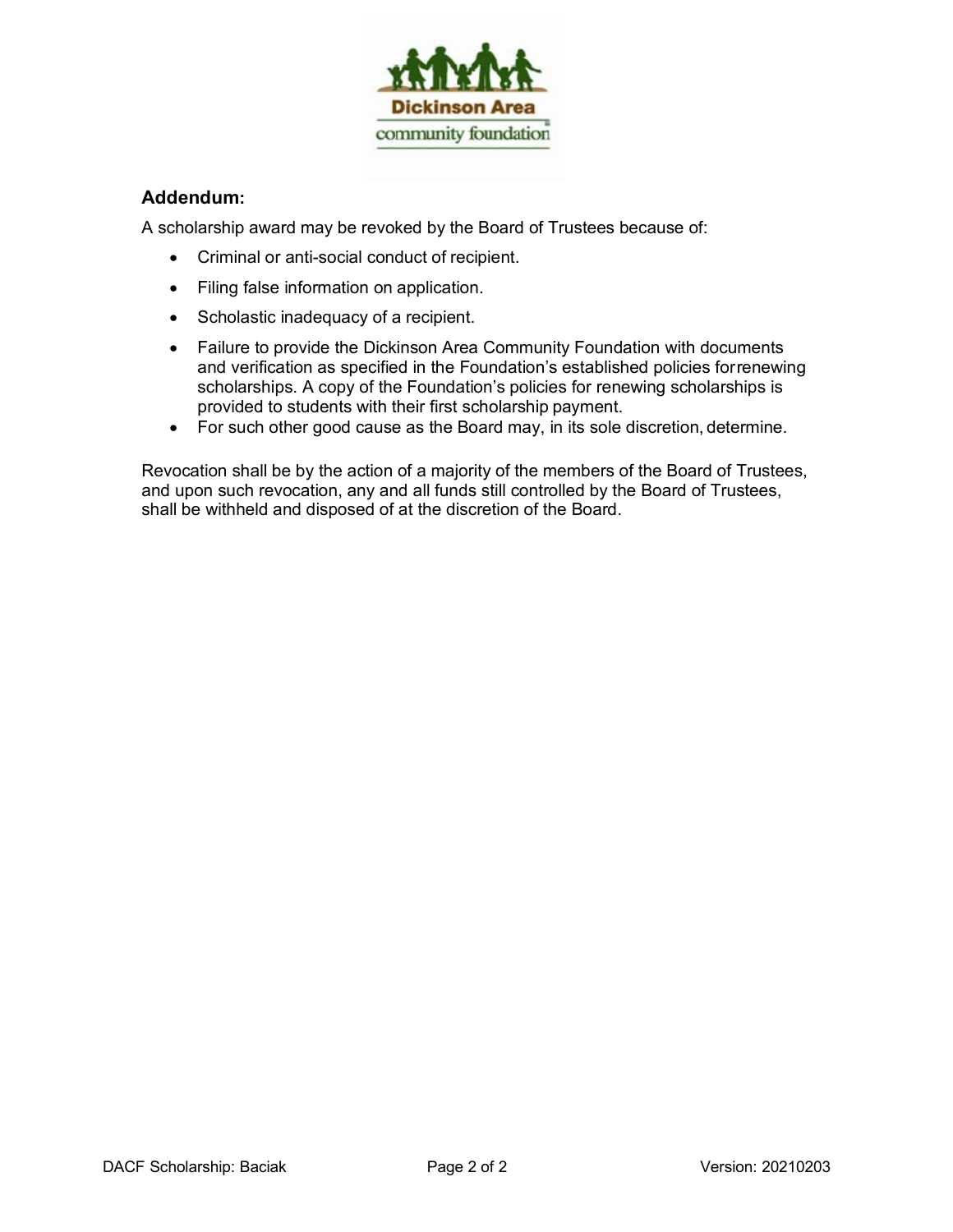

# *Bill Baciak Memorial Scholarship*

**Dickinson Area Community Foundation Completed applications must be submitted by March 15th**

| <b>Date</b>                                                       |  |  |  |  |
|-------------------------------------------------------------------|--|--|--|--|
| <b>Full Name</b>                                                  |  |  |  |  |
| <b>Street Address</b>                                             |  |  |  |  |
| <b>City ST ZIP Code</b>                                           |  |  |  |  |
| <b>Home Phone</b>                                                 |  |  |  |  |
| <b>High School Attended</b>                                       |  |  |  |  |
| <b>GPA</b>                                                        |  |  |  |  |
| <b>E-Mail (Required):</b>                                         |  |  |  |  |
| Name of vocational/technical school you plan to attend:           |  |  |  |  |
| Have you applied for admission?                                   |  |  |  |  |
| Have you been accepted?                                           |  |  |  |  |
| Intended field of study:                                          |  |  |  |  |
| How many years have you attended the vocational/technical center? |  |  |  |  |
| What classes have you taken at the vocational/technical center?   |  |  |  |  |
|                                                                   |  |  |  |  |
| Did you work during the school year?                              |  |  |  |  |
| <b>Weekly earnings:</b>                                           |  |  |  |  |
| Approximate amount of savings:                                    |  |  |  |  |
| Name of person(s) dependent upon your earnings (if any)?          |  |  |  |  |
|                                                                   |  |  |  |  |
| Name of person(s) dependent upon your earnings (if any)?          |  |  |  |  |
|                                                                   |  |  |  |  |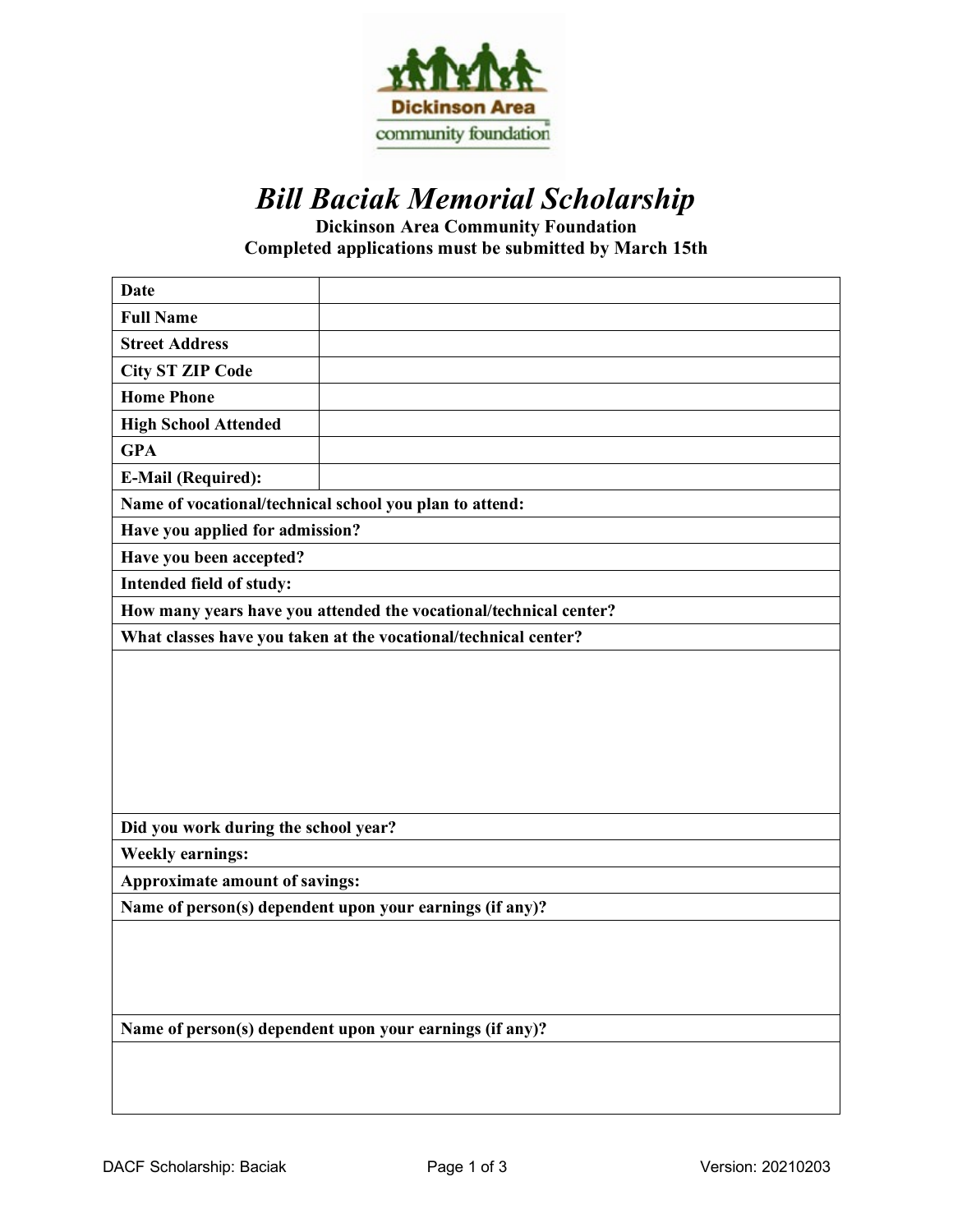

| Will you work while attending college?                                                                                                                                                                                                                                                                                                                                                                                                                                                                                                              |                     | If so, for what portion of your expenses? |  |  |
|-----------------------------------------------------------------------------------------------------------------------------------------------------------------------------------------------------------------------------------------------------------------------------------------------------------------------------------------------------------------------------------------------------------------------------------------------------------------------------------------------------------------------------------------------------|---------------------|-------------------------------------------|--|--|
| How much do you estimate it will cost you to go to the college of your choice for one year?                                                                                                                                                                                                                                                                                                                                                                                                                                                         |                     |                                           |  |  |
| <b>Tuition &amp; Fees</b>                                                                                                                                                                                                                                                                                                                                                                                                                                                                                                                           | \$                  |                                           |  |  |
| Room & Board                                                                                                                                                                                                                                                                                                                                                                                                                                                                                                                                        | \$                  |                                           |  |  |
| <b>Books &amp; Supplies</b>                                                                                                                                                                                                                                                                                                                                                                                                                                                                                                                         | \$                  |                                           |  |  |
| <b>Miscellaneous</b>                                                                                                                                                                                                                                                                                                                                                                                                                                                                                                                                | \$                  |                                           |  |  |
| <b>Total:</b>                                                                                                                                                                                                                                                                                                                                                                                                                                                                                                                                       | 0.00<br>$\mathbf S$ |                                           |  |  |
| Will you attend college if you do not receive a scholarship?                                                                                                                                                                                                                                                                                                                                                                                                                                                                                        |                     |                                           |  |  |
| Please include the following with the application:                                                                                                                                                                                                                                                                                                                                                                                                                                                                                                  |                     |                                           |  |  |
| A reference letter from a teacher who has known you for a minimum of one (1) year. The letter<br>1.<br>must address the teacher's personal perception of your capabilities and skills to succeed in your<br>chosen field of study. In addition, the reference letter should address the teacher's perception of<br>your overall character.<br>Attach a brief statement/essay stating why you qualify for the Bill Baciak Memorial<br>2.<br>Scholarship and how you would benefit from receiving it.<br>Transcript of your high school records<br>3. |                     |                                           |  |  |
| <b>Application Deadline</b>                                                                                                                                                                                                                                                                                                                                                                                                                                                                                                                         |                     |                                           |  |  |
| All applications need to be submitted to the guidance counselor's office by March $15th$ .                                                                                                                                                                                                                                                                                                                                                                                                                                                          |                     |                                           |  |  |
| <b>Agreement and Signature</b>                                                                                                                                                                                                                                                                                                                                                                                                                                                                                                                      |                     |                                           |  |  |
| By submitting this application, I affirm that the facts set forth in it are true and complete. I understand<br>any false statements, omissions, or other misrepresentations made by me on this application may result<br>in rejection of this application.                                                                                                                                                                                                                                                                                          |                     |                                           |  |  |
| Name (printed)                                                                                                                                                                                                                                                                                                                                                                                                                                                                                                                                      |                     |                                           |  |  |
| Signature                                                                                                                                                                                                                                                                                                                                                                                                                                                                                                                                           |                     |                                           |  |  |
| Date                                                                                                                                                                                                                                                                                                                                                                                                                                                                                                                                                |                     |                                           |  |  |
| <b>Parent Application Form</b>                                                                                                                                                                                                                                                                                                                                                                                                                                                                                                                      |                     |                                           |  |  |
| Name of parent or guardian completing this<br>form:                                                                                                                                                                                                                                                                                                                                                                                                                                                                                                 |                     |                                           |  |  |
| Home address:                                                                                                                                                                                                                                                                                                                                                                                                                                                                                                                                       |                     |                                           |  |  |
| Phone:                                                                                                                                                                                                                                                                                                                                                                                                                                                                                                                                              |                     |                                           |  |  |
| What was the family income for the year 20<br>? \$                                                                                                                                                                                                                                                                                                                                                                                                                                                                                                  |                     |                                           |  |  |
| What was the source of the income?                                                                                                                                                                                                                                                                                                                                                                                                                                                                                                                  |                     |                                           |  |  |